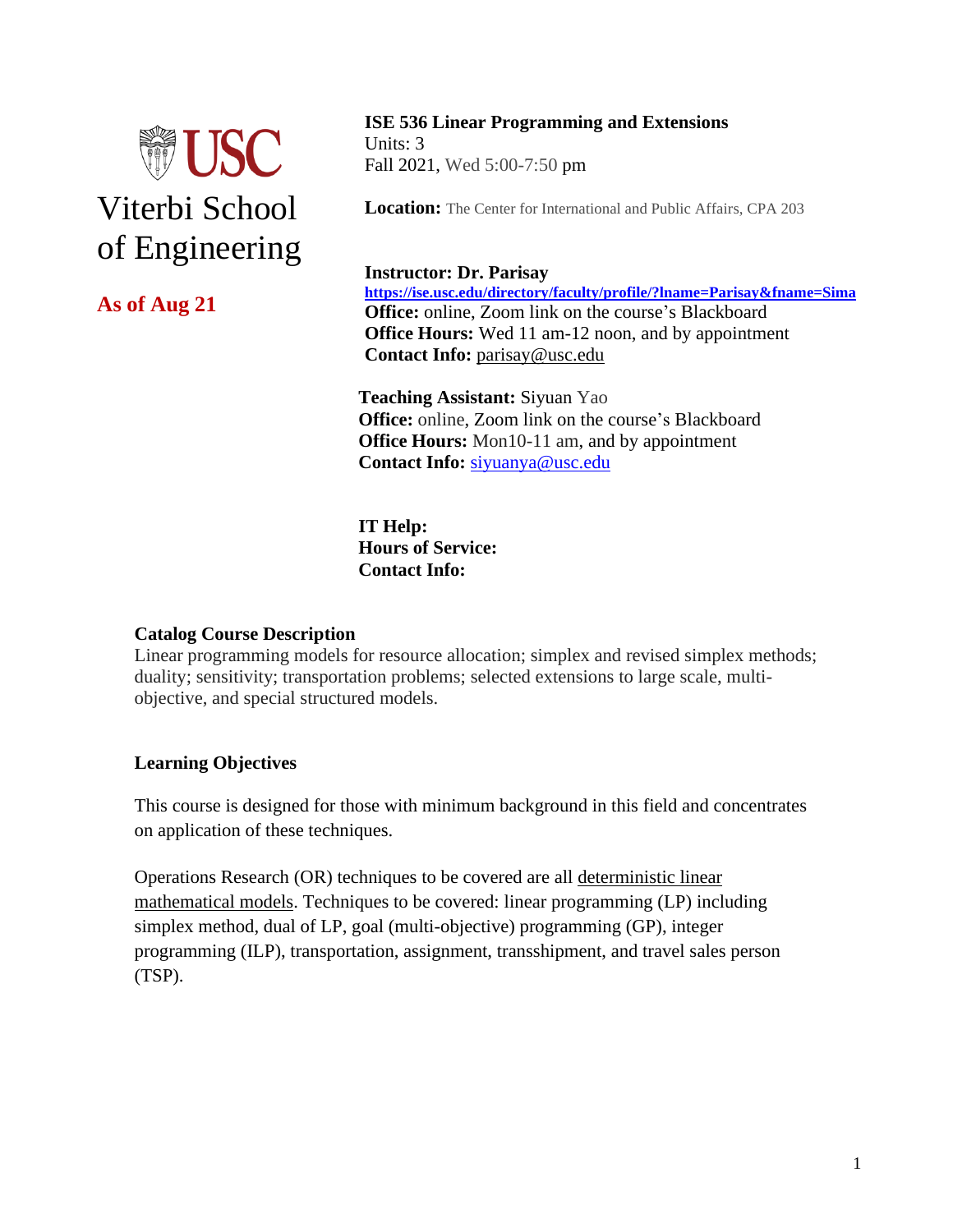| <b>Learning Objective</b>              | Assignment/Assessment tools used                         |
|----------------------------------------|----------------------------------------------------------|
| By the end of this course, students    | This learning objective and skill is measured by:        |
| should be able to:                     |                                                          |
| Reproduce knowledge of several OR      | Quizzes at the beginning of each class based on the pre- |
| techniques                             | recorded video lectures and handouts. Quiz can be as     |
| (OR knowledge)                         | multiple-choice or short written essay                   |
| Employ OR software                     | Assigned homework                                        |
| (Software skill)                       |                                                          |
| Formulate several styles of LP         | Math formulation in exam and project                     |
| problems                               |                                                          |
| (Formulation skill)                    |                                                          |
| Analyze software output                | Essay in exam and project, in-class work                 |
| (Analysis skill)                       |                                                          |
| Detect extra information               | Presenting extra higher-level information in exam and    |
| (Critical thinking)                    | project, optional and self-developed extra credit        |
| Compile a well-structured final report | Essay in exam and project                                |
| (Communication skill)                  |                                                          |

**Prerequisite(s):** EE 441 (Applied Linear Algebra for Engineering), Math 225 (Linear Algebra and Linear Differential Equations) **Co-Requisite (s):** None **Concurrent Enrollment:** None **Recommended Preparation**: None

#### **Course Notes**

This course will be conducted as a **Flipped Classroom**. There will be 1 or 2 pre-recorded video lectures each week that students have to watch and learn before the class. These videos will be accessible from the course Blackboard. Each video will be around half-anhour and will cover the basic knowledge about each topic. There will be handouts on Blackboard to accompany these pre-recorded video lectures. The course materials (handouts and video lectures) will be on the course Blackboard. There may be some preclass work (activity) to enforce the learned material from the pre-recorded video. We will use class meetings (sessions) for lectures on Wednesdays to concentrate on more practice, answering common questions, and higher level of discussions. There will be inclass work during these meetings. **IT IS REQUIRED TO BRING YOUR LAPTOP TO THE CLASS MEETINGS.**

#### **Technological Proficiency and Hardware/Software Required**

You will use a software of your choice to solve the problems. AMPL software will be covered for those interested.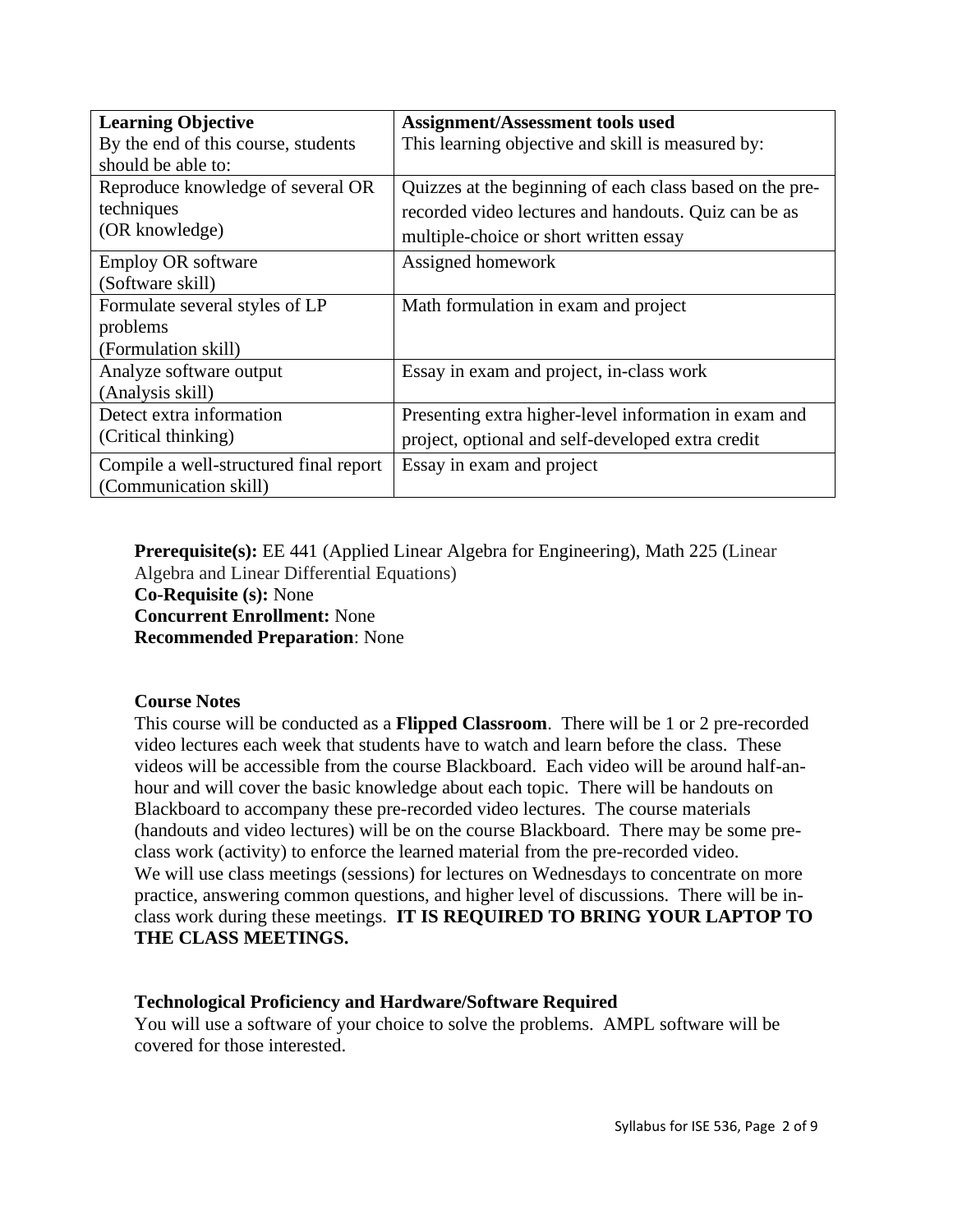## **Required Readings and Supplementary Materials**

Required: Course Handouts and video lectures on Blackboard by Dr. Parisay.

Required textbook: W. L. Winston, "Operations Research, Application and Algorithms", 4th Edition, Thomson Learning (Brooks/Cole Publishing Co), 2004, ISBN-10: 0534380581 | ISBN-13: 9780534380588. This book can be purchased from the USC Book store or any other sources.

## **Description and Assessment of Assignments**

- **Midterm exam** will be based on the schedule and will take 1.5 hours. Make up exam is only considered under special situations with advance approval of instructor.There will be one midterm exam. A sample midterm exam will be added to the course's Blackboard site.
- **Final exam** will be held at the completion of all classes based on the University schedule and it takes 2 hours. Make up exam is only considered under special situations with advance approval of instructor.A sample final exam will be added to the course's Blackboard site.
- **Homework** will be assigned each week on Thursdays. You will post your answer as a Word file on Blackboard before the next class by 3:00 pm on Wednesdays (unless otherwise indicated). Late homework and makeup homework will be considered under special situations with advance approval of instructor.Makeup HW may not be the same HW or from the same topic. Homework is expected to be typed as much as possible and professionally done. Homework on average will take about 1.5 hour each week, depending on your background. The homework can be at different level of difficulty and take different amount of time. I will select seven homework randomly for grading. Each homework will have 2 points. The two lowest grades for homework will be dropped.
- **Project/Case study:** The project in this class is a team activity. I will assign the teams and the project in week 5. Some information in respect to your project will be posted on Blackboard later on. The purpose of the project is for you to utilize information you have learned during this class and to prepare a professional report. The project is delivered as one Word file per each team that is posted on Blackboard. There will be an initial report and a final report.
- **Quiz:** Quiz will be conducted at the beginning of each class on Wednesdays. Quiz will be based on the assigned pre-recorded video lecture and posted handouts on Blackboard. It will take about 10-15 min. It will require a few short answers or multiple choice. I will grade seven of the quizzes randomly. Makeup quiz will be considered under special situations with advance approval of instructor. Makeup quiz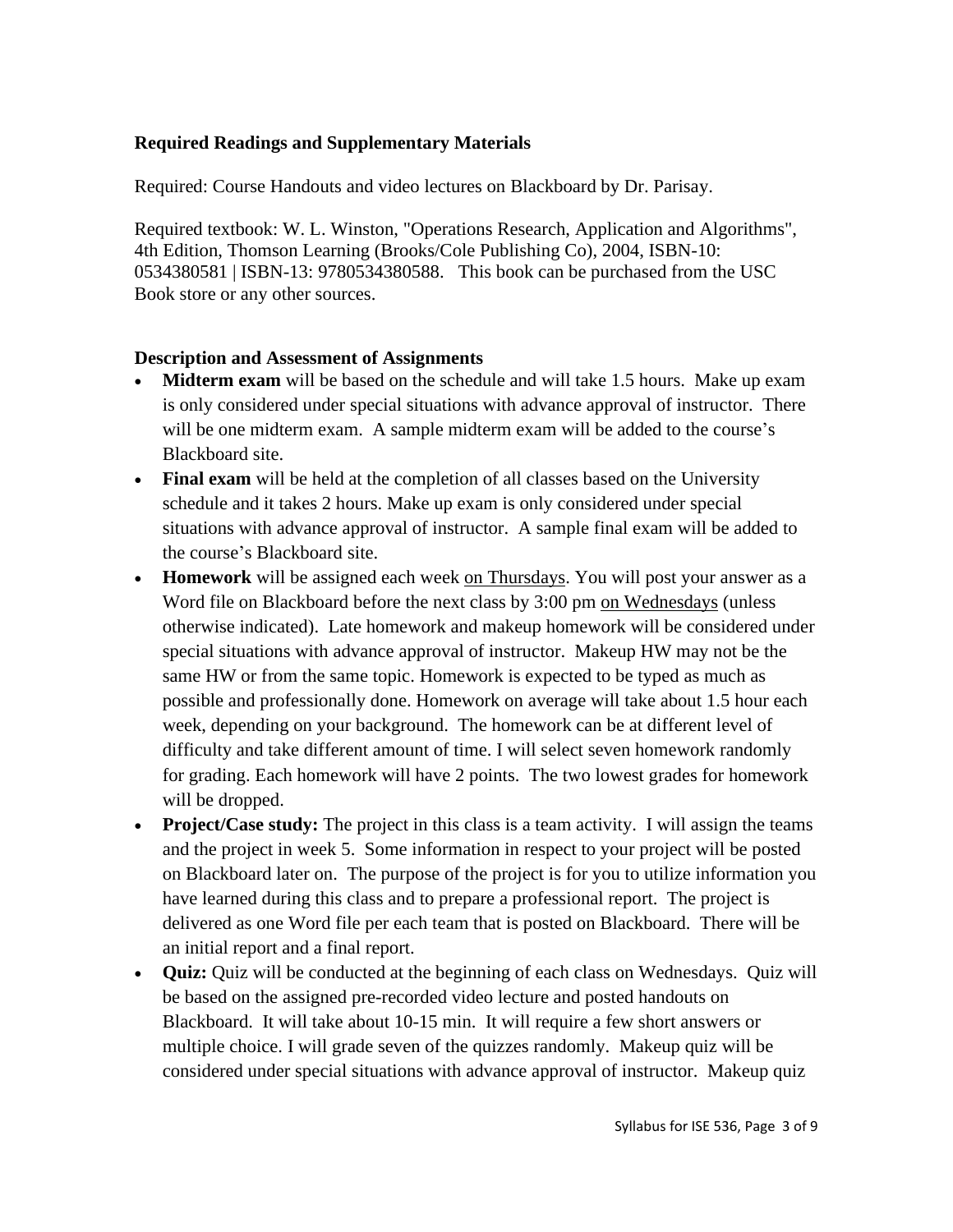may not be the same quiz or from the same topic. The quizzes can be at different level of difficulty and take different amount of time. I will select seven quizzes randomly for grading. Each quiz will have 2 points. The two lowest grades for quizzes will be dropped.

#### **Grading Breakdown**

| <b>Assignment</b>                  | <b>Points</b> | % of Grade |
|------------------------------------|---------------|------------|
| Midterm exam                       | 20            | 20         |
| Final Exam                         | 30            | 30         |
| Homework                           | 10            | 10         |
| Project (initial and final report) | 30            | 30         |
| Quiz                               | 10            | 10         |
| <b>Total</b>                       | 100           | 100        |

Total points will be curved for the final letter grade. Letter grade with minus and plus are also considered. Please refer to another file called "Grading Scale and Policy" on Blackboard for more details.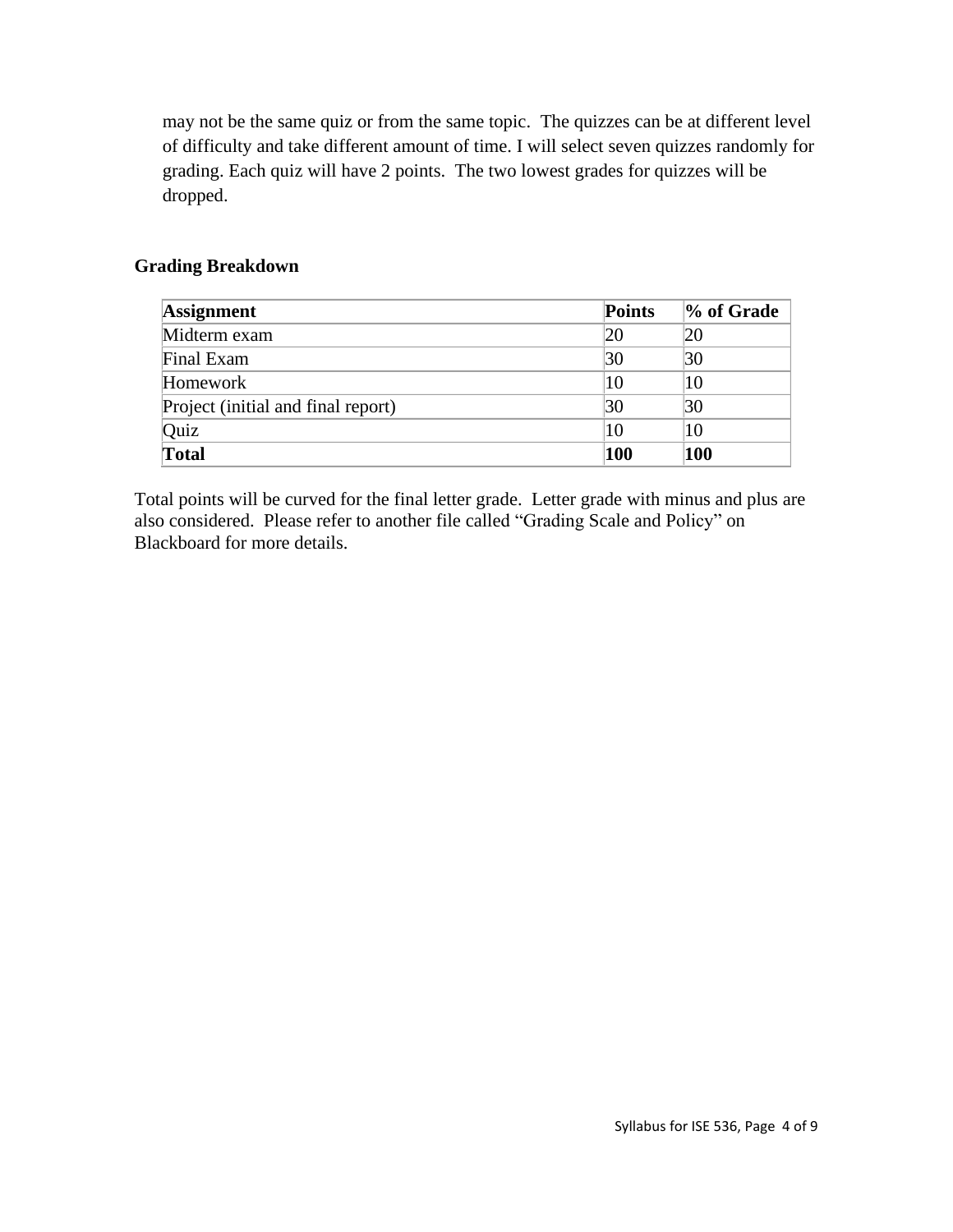## **Course Schedule: A Weekly Breakdown**

Readings and Homework: They will be posted on Blackboard on Thursdays, as lecture proceeds. Homework is due on Wednesdays by 3:00 pm.

| Week,<br>date    | <b>ISE 536 Weekly Topics</b><br><b>Tentative Plan, Aug 21</b>                                              | pre-recorded<br>videos                       | Text-<br>book       | <b>Due</b>                   |
|------------------|------------------------------------------------------------------------------------------------------------|----------------------------------------------|---------------------|------------------------------|
| 1,<br>Aug<br>25  | Introduction to the course, Review of<br>linear algebra and Gauss-Jordan method,<br>LP problem formulation |                                              | Chap:<br>2, 3       |                              |
| 2,<br>Sept 1     | Graphical solution versions, Elementary<br>Row Operation, LP formulation skills,<br><b>AMPL</b>            | Linear<br>equation,<br><b>Graphical LP</b>   | Chap:<br>3, 4       | <b>HW</b><br>quiz            |
| 3,<br>Sept 8     | Simplex method versions, LP<br>formulation skills, Motivation for<br>sensitivity analysis, AMPL            | Simplex LP                                   | Chap:<br>3          | <b>HW</b><br>quiz            |
| 4,<br>Sept<br>15 | LP Sensitivity Analysis<br>Discussion on LP analysis and report<br>writing                                 | LP<br>Sensitivity,<br>Software<br>comparison | Chap:<br>5          | <b>HW</b><br>quiz            |
| 5,<br>Sept<br>22 | LP formulation skills, LP analysis skills                                                                  |                                              | Chap:<br>3 and<br>5 | <b>HW</b>                    |
| 6,<br>Sept<br>29 | Dual Problem of LP                                                                                         | Dual LP                                      | Chap:<br>6          | <b>HW</b><br>quiz            |
| 7,<br>Oct 6      | Review for midterm                                                                                         |                                              |                     |                              |
| 8,<br>Oct 13     | Midterm online (1.5 hour beginning of<br>class)<br>Goal Programming (GP) motivation                        |                                              |                     |                              |
| 9,<br>Oct 20     | Goal Programming (GP) formulation,<br>Sensitivity Analysis and Report Writing                              | GP-1, GP-2,<br><b>GP</b> Simplex             | Sec:<br>4.16        | Initial<br>Project<br>Report |

HW means homework.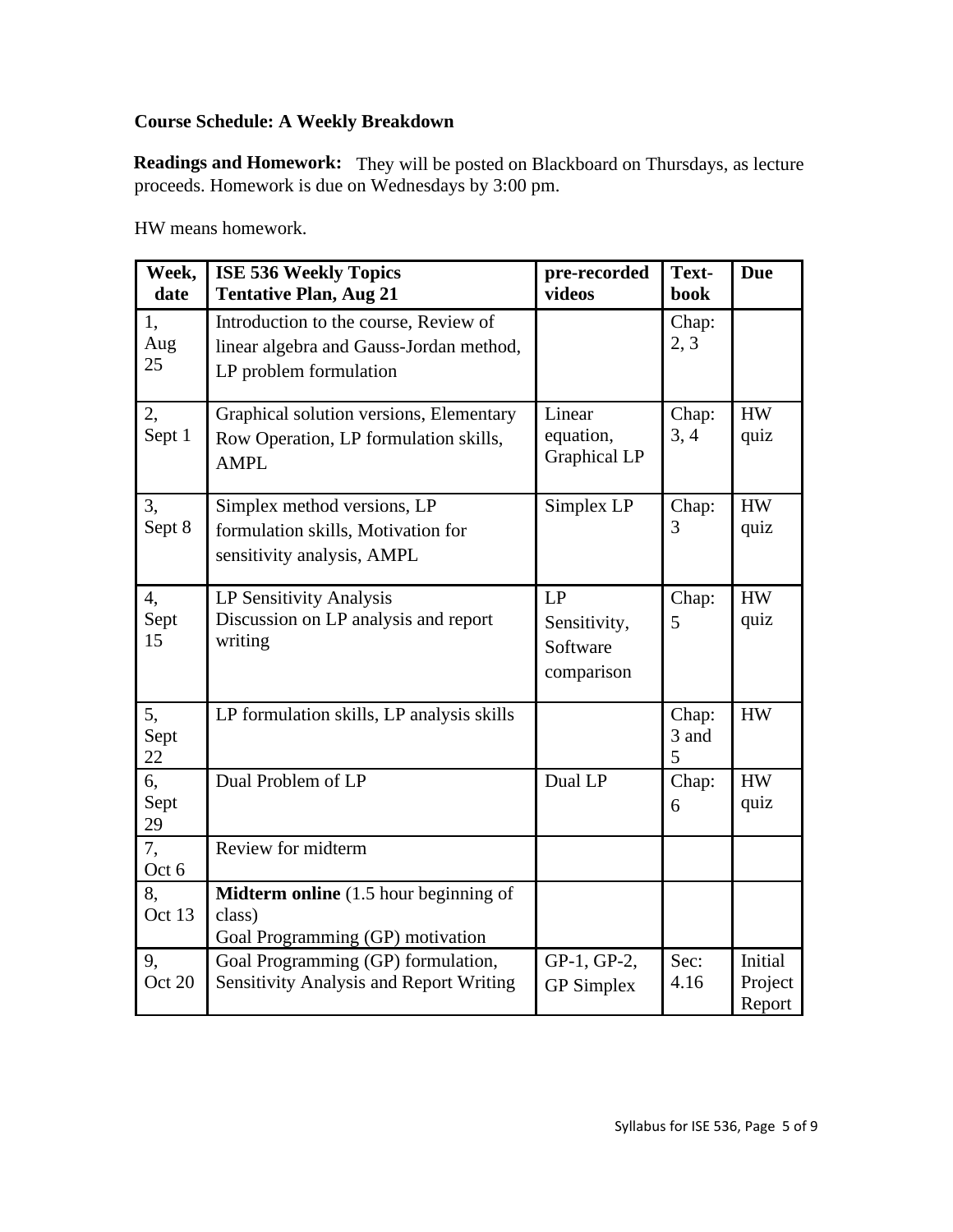| Week                    | <b>ISE 536 Weekly Topics</b><br><b>Tentative Plan</b>                                                      | Pre-recorded<br>video | Text-<br><b>book</b>      | <b>Due</b><br><b>Dates</b>                            |
|-------------------------|------------------------------------------------------------------------------------------------------------|-----------------------|---------------------------|-------------------------------------------------------|
| 10,<br>Oct 27           | Goal Programming (GP) discussions,<br>Integer Programming, Branch-and-<br><b>Bound Method</b>              | <b>ILP</b>            | Sec:<br>9.3               | <b>HW</b><br>quiz                                     |
| 11,<br>Nov <sub>3</sub> | <b>Transportation Problem and simplex</b><br>transportation, Transportation<br><b>Sensitivity Analysis</b> | Transportation        | Chap:<br>7                | <b>HW</b><br>Quiz                                     |
| 12,<br>Nov 10           | <b>Transshipment Problems</b>                                                                              | Transshipment         | Chap:<br>7                | <b>HW</b><br>quiz                                     |
| 13,<br><b>Nov 17</b>    | <b>Assignment Problems</b><br><b>Travel Sales Person problem</b>                                           | <b>TSP</b>            | Chap:<br>7<br>Sec:<br>9.6 | <b>HW</b><br>quiz                                     |
| 14,<br><b>Nov 24</b>    | Thanksgiving                                                                                               |                       |                           |                                                       |
| 15,<br>Dec 1            | Review of final exam                                                                                       |                       |                           | <b>HW</b>                                             |
| Dec 8                   | Final Exam, 4:30-6:30 pm                                                                                   |                       |                           | Final<br>project<br>report<br>due at<br>Dec 8<br>noon |

## **ISE 536 COURSE SPECIFIC POLICIES**

We all come from different backgrounds and hope for an excellent learning experience in a great learning environment. This section is to clear MY EXPECTATIONS and POLICIES for this course.

#### **Intellectual property policies:**

This is a clarification that any misuse, inappropriate dissemination, or attempted sale of class recordings and handouts, as well the appropriation of intellectual property is not acceptable. It is student's responsibilities towards the appropriate use and handling of these recordings under existing SCampus policies regarding class notes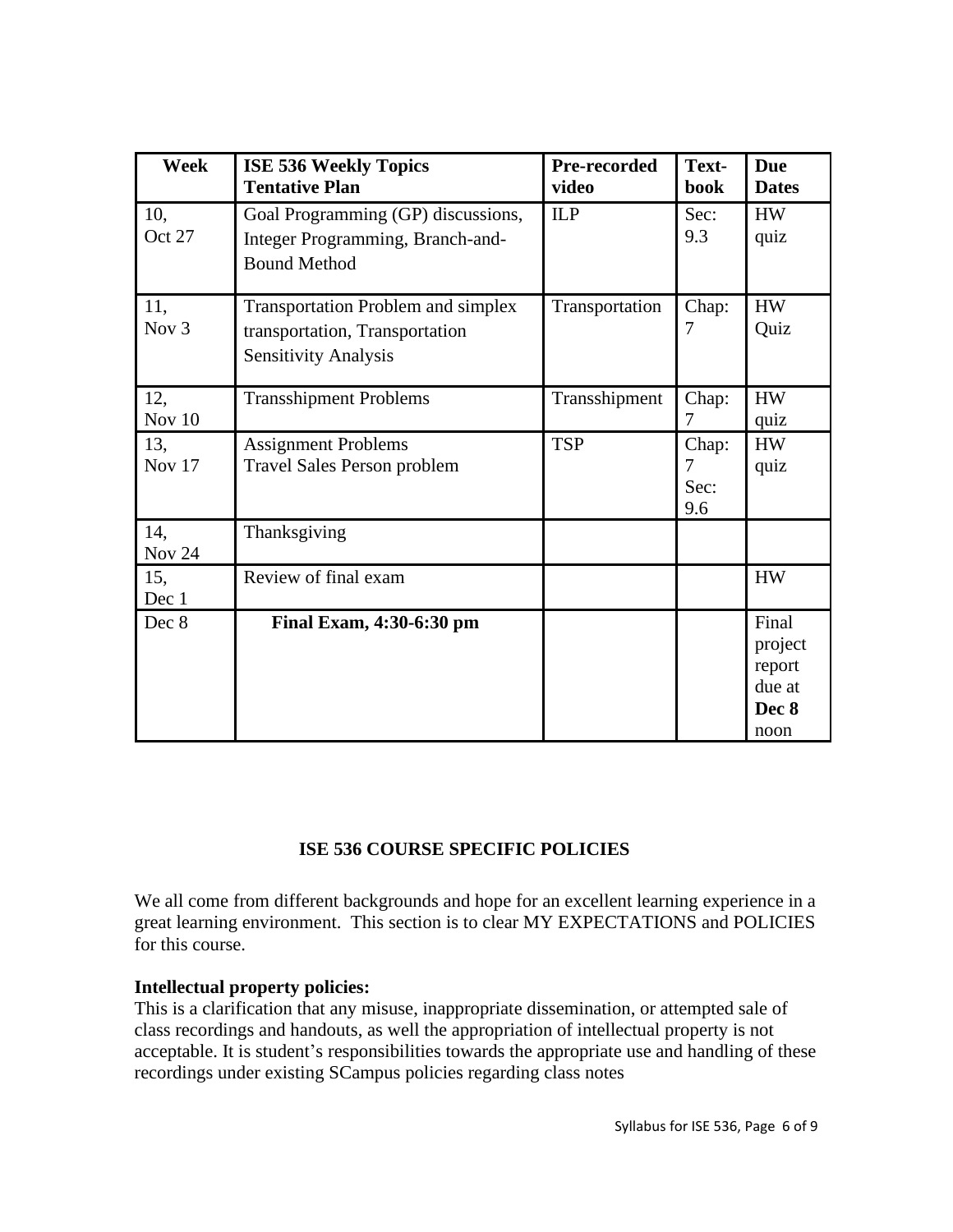[\(https://policy.usc.edu/scampus-part-c/\)](http://click.comms.usc.edu/?qs=c79d21e58ec0c03885ec166777b22a90d6608763dd0675e477f2ffa290f566a46e15ebbbc40157240e53c6d39642df4a094fcc304fee2765). Students are not permitted to create their own class recordings without the instructor's permission. Violations of these policies will be met with the appropriate disciplinary sanction.

## **Communication Policies**

- Students are required to **use their USC email account** for any contact with instructor through email. It is required to include the course number **(ISE 536) in the subject** of the email. The instructor will reply to emails within 24 hours. It may take longer over weekends and holidays. The instructor does not respond to emails sent from non-USC accounts or email that does not have the course number on its subject.
- Instructor's office hours are open to all students and there is no need for prior appointment. However, if a student would like to have a private appointment, he/she can request it by sending an email. Provide several time windows that works for you so that I can select the one that works for me.
- Simple questions will be answered by email, but for more complex discussions students may need to make an appointment for meeting or ask during office hours.
- To promote independence and critical thinking, students are encouraged to try to find their answers by checking the video lectures on Blackboard, the posted handouts on Blackboard, and your textbook. If you do not find the answer you need, email the instructor.

## **USC'S STATEMENT ON ACADEMIC CONDUCT AND SUPPORT SYSTEM**

## **Academic Conduct:**

Plagiarism – presenting someone else's ideas as your own, either verbatim or recast in your own words – is a serious academic offense with serious consequences. Please familiarize yourself with the discussion of plagiarism in SCampus in Part B, Section 11, "Behavior Violating University Standards" [policy.usc.edu/scampus-part-b.](https://policy.usc.edu/scampus-part-b/) Other forms of academic dishonesty are equally unacceptable. See additional information in SCampus and university policies on scientific misconduct, [policy.usc.edu/scientific-misconduct.](http://policy.usc.edu/scientific-misconduct)

## **Support Systems:**

# *Counseling and Mental Health - (213) 740-9355 – 24/7 on call* [studenthealth.usc.edu/counseling](https://studenthealth.usc.edu/counseling/)

Free and confidential mental health treatment for students, including short-term [ps](https://engemannshc.usc.edu/counseling/)ychotherapy, group counseling, stress fitness workshops, and crisis intervention.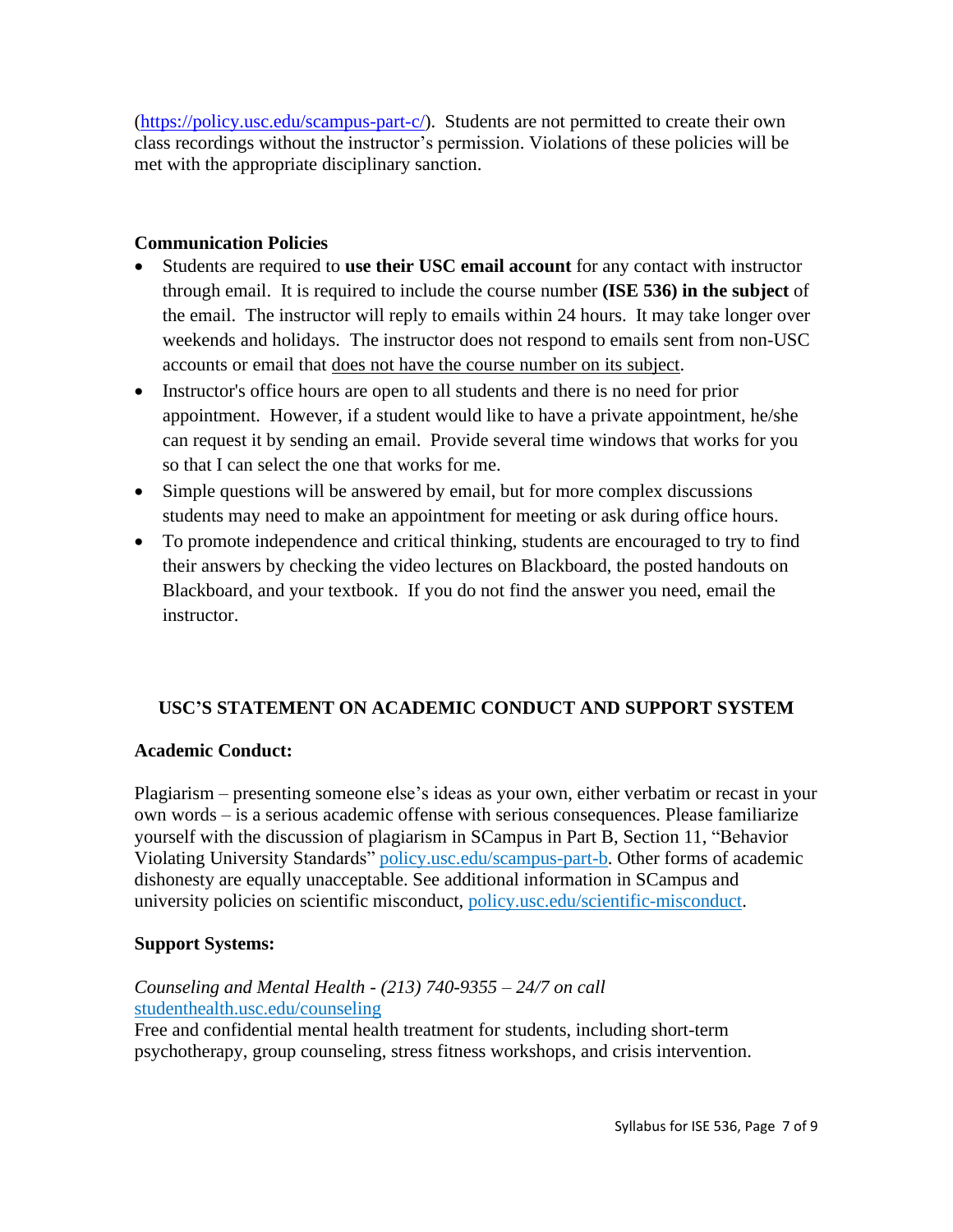*National Suicide Prevention Lifeline - 1 (800) 273-8255 – 24/7 on call* [suicidepreventionlifeline.org](http://www.suicidepreventionlifeline.org/)

Free and confidential emotional support to people in suicidal crisis or emotional distress 24 hours a day, 7 days a week.

*Relationship and Sexual Violence Prevention Services (RSVP) - (213) 740-9355(WELL), press "0" after hours – 24/7 on call* [studenthealth.usc.edu/sexual-assault](https://studenthealth.usc.edu/sexual-assault/)

Free and confidential therapy services, workshops, and training for situations related to gender-based harm[.](https://engemannshc.usc.edu/rsvp/)

*Office of Equity and Diversity (OED) - (213) 740-5086 | Title IX – (213) 821-8298* [equity.usc.edu,](https://equity.usc.edu/) [titleix.usc.edu](http://titleix.usc.edu/)

Information about how to get help or help someone affected by harassment or discrimination, rights of protected classes, reporting options, and additional resources for students, faculty, staff, visitors, and applicants.

*Reporting Incidents of Bias or Harassment - (213) 740-5086 or (213) 821-8298* [usc-advocate.symplicity.com/care\\_report](https://usc-advocate.symplicity.com/care_report/)

Avenue to report incidents of bias, hate crimes, and microaggressions to the Office of Equity and Diversity |Title IX for appropriate investigation, supportive measures, and response[.](https://studentaffairs.usc.edu/bias-assessment-response-support/)

#### *The Office of Disability Services and Programs - (213) 740-0776* [dsp.usc.edu](http://dsp.usc.edu/)

Support and accommodations for students with disabilities. Services include assistance in providing readers/notetakers/interpreters, special accommodations for test taking needs, assistance with architectural barriers, assistive technology, and support for individual needs.

#### *USC Campus Support and Intervention - (213) 821-4710* [campussupport.usc.edu](https://campussupport.usc.edu/)

Assists students and families in resolving complex personal, financial, and academic issues adversely affecting their success as a student.

*Diversity at USC - (213) 740-2101*

## [diversity.usc.edu](https://diversity.usc.edu/)

Information on events, programs and training, the Provost's Diversity and Inclusion Council, Diversity Liaisons for each academic school, chronology, participation, and various resources for students.

*USC Emergency - UPC: (213) 740-4321, HSC: (323) 442-1000 – 24/7 on call*  [dps.usc.edu,](http://dps.usc.edu/) [emergency.usc.edu](http://emergency.usc.edu/)